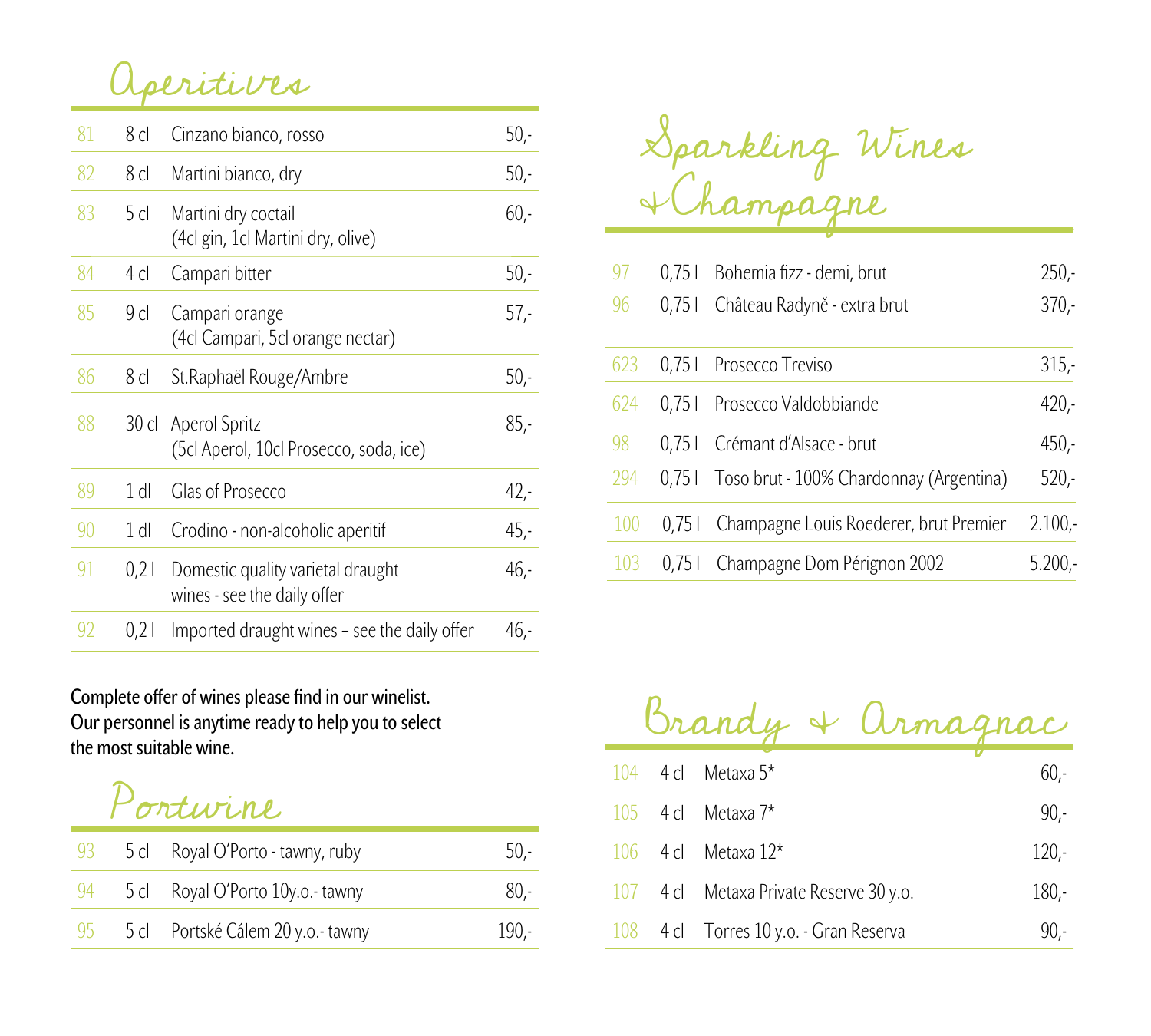

|                          | 110 4 cl Hennessy VS           | $95 -$  |
|--------------------------|--------------------------------|---------|
|                          | 111 4 cl Hennessy Fine VSOP    | 140.    |
|                          | 112 2 cl Hennessy XO           | $260 -$ |
| $113$ 2 cl               | Hennessy Paradise Extra Cognac | $550 -$ |
| 116                      | 4 cl Courvoisier VS            | $95 -$  |
| $115 \quad 4 \text{ cl}$ | Remy Martin VSOP               | $120 -$ |
|                          | 114 2 cl Martell Noblige       | 120.    |

## Whiskies

| 119 | 4 cl | Johnie Walker red label                                | $60 -$  |
|-----|------|--------------------------------------------------------|---------|
| 120 | 4 cl | Johnie Walker black label                              | $95 -$  |
| 121 | 4 cl | Johnie Walker gold label                               | $160 -$ |
| 122 | 4 cl | Chivas Regal 12 y.o.                                   | $120 -$ |
| 123 | 4 cl | Chivas Regal 18 y.o.                                   | $190 -$ |
| 124 | 4 cl | Tullamore Dew                                          | $60 -$  |
| 125 | 4 cl | Jameson                                                | $60 -$  |
| 128 | 4 cl | Jack Daniels, Jack Daniels-Honey,<br>Jack Daniels-Fire | 90,-    |

Single malt

|  | 129 4 cl Laphroaig 10 y.o.               | $120 -$ |
|--|------------------------------------------|---------|
|  | 130 4 cl Glenlivet 12 y.o.               | $120 -$ |
|  | 101 4 cl Glenfiddich 12 y.o.             | $120 -$ |
|  | 102 4 cl The Balvenie 12 y.o. Doublewood | $140 -$ |
|  | 131 $\,$ 4 cl Lagavulin 16 y.o.          | $140 -$ |

Spirits Czech:

|  | 132 4 cl Original Slivovitz - Jelínek 45%                        | 50,-    |
|--|------------------------------------------------------------------|---------|
|  | 133 4 cl Original pear brandy - Jelínek 42%                      | $50 -$  |
|  | 134 4 cl Pear brandy Williams 42%<br>with a piece of stewed pear | $65. -$ |
|  | 135 4 cl Original Apricot brandy - Jelínek 45%                   | 50.-    |
|  |                                                                  |         |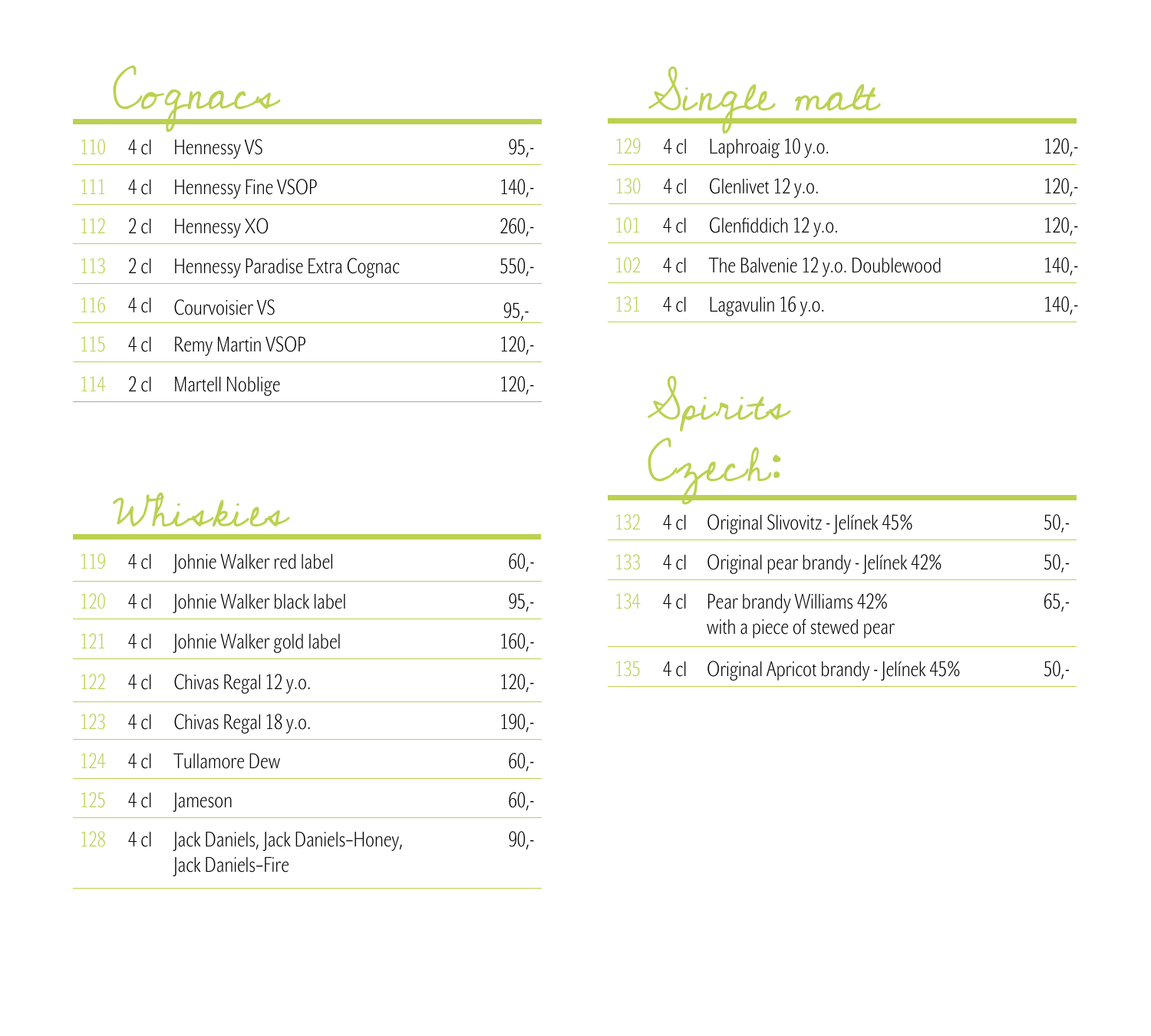## International:

| 139 | 4 $\mathsf{cl}$ | Vodka Smirnoff red           | $50 -$ |
|-----|-----------------|------------------------------|--------|
| 141 | 4 <sub>l</sub>  | Vodka Finlandia              | $50 -$ |
| 118 | 4 cl            | Vodka Carskaja - gold        | $60 -$ |
| 143 | 4 <sub>l</sub>  | Gin Beefeater                | $55 -$ |
| 144 | 4 cl            | Gin Tanqueray                | $80 -$ |
|     |                 |                              |        |
| 137 | 4 cl            | Gin Martin Miller's          | $95 -$ |
| 145 | 4 cl            | Tequila Sauza – silver, gold | $80 -$ |
| 147 | $4$ cl          | Absint 70%                   | $60 -$ |
| 148 | $4$ cl          | Grappa                       | $60 -$ |

## Rum

| 151 | 4 cl            | Bacardi Carta Blanca (Puerto rico)       | $50 -$ |
|-----|-----------------|------------------------------------------|--------|
| 152 | 4 cl            | Malibu (Barbados)                        | $50 -$ |
| 153 | 4 <sub>cl</sub> | Havana Club (Cuba)                       | $50 -$ |
| 154 | 4 cl            | Havana Club 7y.o. (Cuba)                 | $80 -$ |
| 157 | 4 <sub>cl</sub> | Malteco 10y.o. Reserva Maya (Guatemala)  | $80 -$ |
| 136 | 4 cl            | Cubaney Caramelo<br>(Dominican Republic) | $70 -$ |
| 138 | 4 <sub>cl</sub> | Cubaney Elixír (Dominican Republic)      | $80 -$ |
| 158 | 4 cl            | Legendario Elixir 7y.o. (Kuba)           | $90 -$ |
| 155 | 4 cl            | Diplomático 12y.o. (Venezuela)           | 120,-  |

| 159 | 4 <sub>cl</sub> | Dictator 12y.o. (Columbia)                           | $120 -$ |
|-----|-----------------|------------------------------------------------------|---------|
| 150 | 4 <sub>cl</sub> | Presidente 19y.o. (Dominican Republic)               | $140 -$ |
| 140 | 4 <sub>cl</sub> | Ophyum 12y.o. (Dominican Republic)                   | $140 -$ |
| 173 | $4$ cl          | PuntaCana Club Tesoro 15y.o.<br>(Dominican Republic) | $140 -$ |
| 160 | 4 <sub>cl</sub> | Zacapa 23y.o. (Guatemala)                            | 140.    |
| 161 | $4$ cl          | Atlantico 15-25y.o. (Dominican Republic)             | $170 -$ |
| 162 | 4 <sub>cl</sub> | Pyrat XO - reserva 15 y.o. (island Anquilla)         | $190 -$ |
| 163 | 4 cl            | Admiral Rodney<br>(Carribean island Santa Lucia)     | $220 -$ |
| 181 | 4 cl            | Unhiq XO (Dominican Republic)                        | $350 -$ |

Bitter beverages, Liqueurs

|            | $164$ 4 cl               | Becher                              | 45,-    |
|------------|--------------------------|-------------------------------------|---------|
|            |                          | 165 4 cl Fernet Stock, Fernet lemon | $45. -$ |
|            | $167 \quad 4 \text{ cl}$ | <b>Jägermeister</b>                 | $60 -$  |
| 172        | $4$ cl                   | Berentzen - see the offer           | $40 -$  |
| $156$ 4 cl |                          | <b>Baileys</b>                      | $60 -$  |
| 1/6        | 4 cl                     | Patron XO Coffee liqueur            |         |
|            |                          |                                     |         |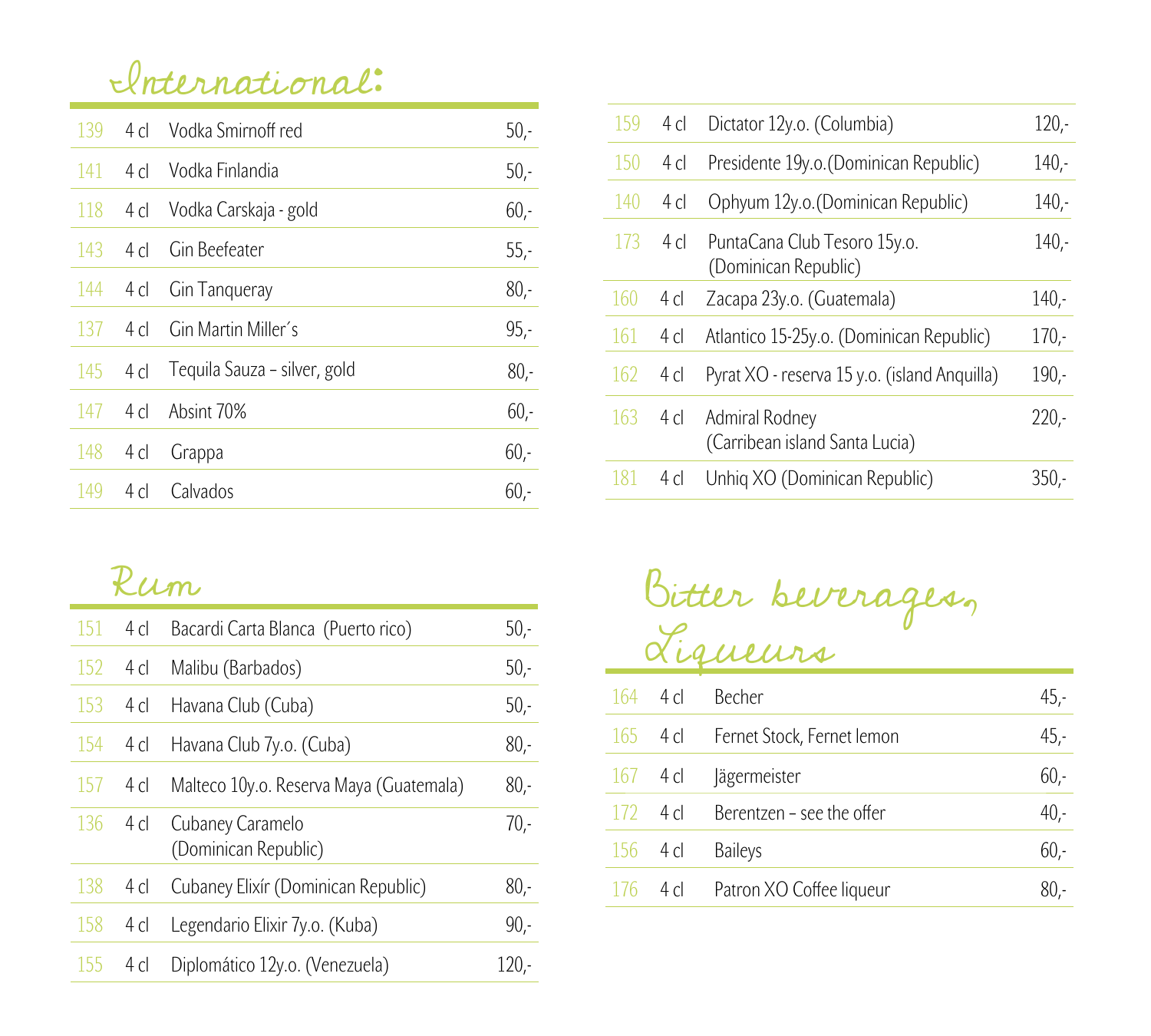Draught beer

|  | 177 0,30   Original Pilsner Urquell    | $27 -$ |
|--|----------------------------------------|--------|
|  | 178 0.50   Original Pilsner Urquell    | 45,-   |
|  | 179 0.30   Non-alcoholic beer - Birell | $21-$  |
|  | 180 0,501 Non-alcoholic beer - Birell  | $35-$  |

Bottled Beer

|  | 182 $0.331$ Frisco 11 <sup>o</sup>                        |       |
|--|-----------------------------------------------------------|-------|
|  | 184 0,50   Great Popovice 11 <sup>o</sup> semi-dark lager | $35-$ |

## World-known coctails

| 194 | Caipirinha<br>(4cl Cachaca, 1/2lime, sugarcane, soda, crushed ice)                                            | 60,- |
|-----|---------------------------------------------------------------------------------------------------------------|------|
| 196 | Tequila Sunrise<br>(4cl Tequila Sauza, 10cl orange juice, 2cl grenadine,<br>orange slice and cocktail cherry) | 98.5 |
| 197 | Green Love<br>(2cl blue Bols, 2cl Vodka, 1cl lemon juice,<br>8cl orange juice, 10cl Tonic)                    | 82,- |
| 198 | Strawberry Daiquiri<br>(4cl Bacardi, 2cl lime juice, sugar syrup, Strawberry)                                 | 70.5 |
| 199 | Mojito<br>(4cl Havana rum, 1/2lime, fresh mint,<br>sugarcane, lime syrup, soda, crushed ice)                  | 80.- |

Soft Drinks

| 201 |        | Tap water with lemon - 1 pitcher                                                                                           | $40 -$  |
|-----|--------|----------------------------------------------------------------------------------------------------------------------------|---------|
| 202 | 0,501  | Home made soft drink with a large share of<br>fresh fruit or vegetable juice,<br>flavoured by honey, mint and lime         | $40 -$  |
| 203 | 0,301  | Non-alkoholic Mojito (1/2lime, fresh mint,<br>sugarcane, apple juice, soda crushed ice)                                    | $55 -$  |
| 204 | 0,331  | Kofola                                                                                                                     | $35 -$  |
| 205 | 0, 331 | Coca-cola                                                                                                                  | $35 -$  |
| 206 | 0,251  | Tonic Kinley, Kinley Tonic - ginger                                                                                        | $35 -$  |
| 208 | 0,331  | Sprite                                                                                                                     | $35 -$  |
| 209 |        | 0,331 Iced tea is prepared from 12 kinds of<br>premium loose tea<br>(possible flavour with honey, cane sugar, mint, lemon) | $40, -$ |
| 210 |        | 0,331 Aquila water - non sparkling                                                                                         | $30 -$  |
| 211 |        | 0,331 Mattoni Grand - light sparkling                                                                                      | $30 -$  |
| 212 |        | 0,331 Mattoni - sparkling water                                                                                            | $30 -$  |